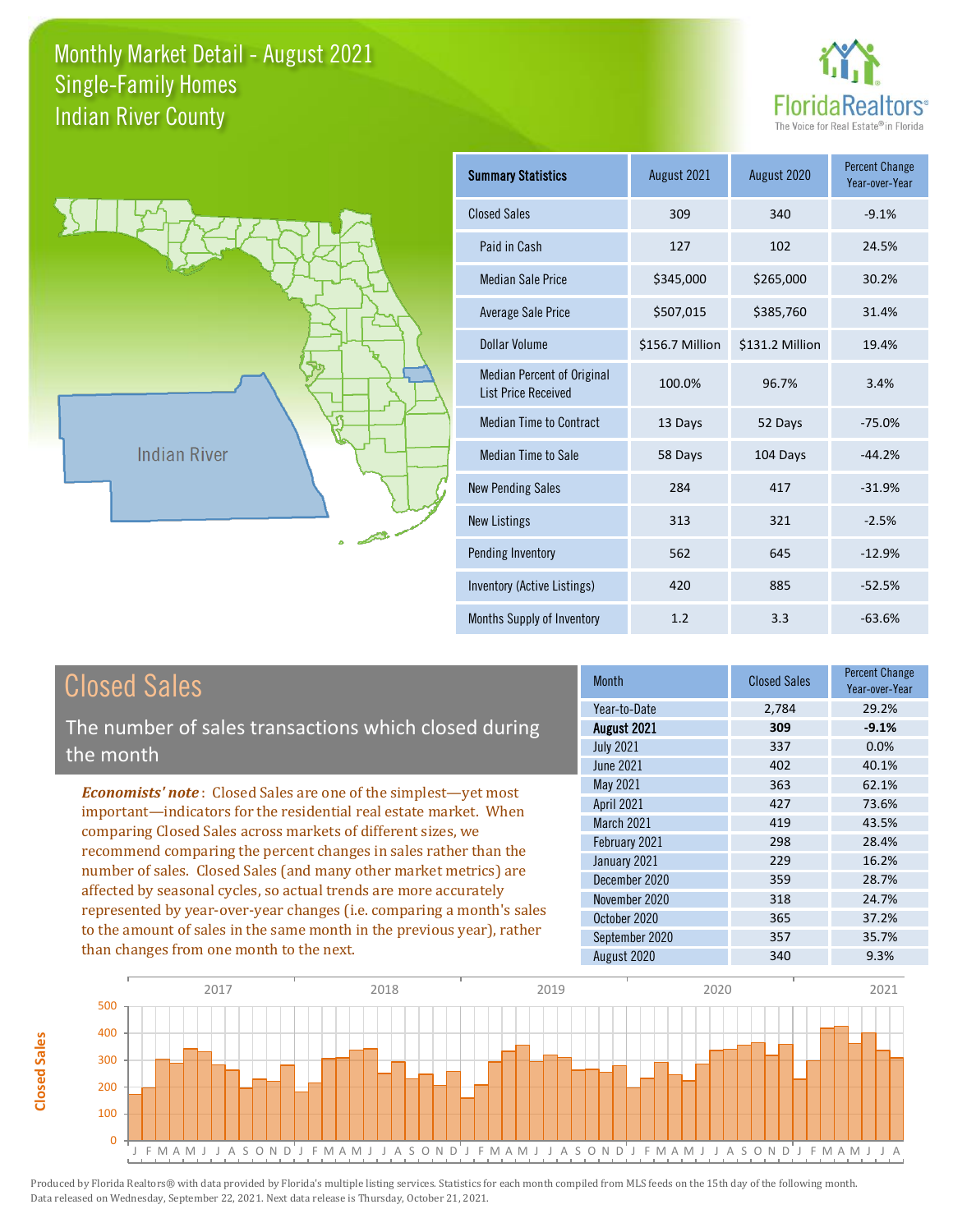this statistic should be interpreted with care.



| Cash Sales                                                                     | <b>Month</b>      | <b>Cash Sales</b> | <b>Percent Change</b><br>Year-over-Year |
|--------------------------------------------------------------------------------|-------------------|-------------------|-----------------------------------------|
|                                                                                | Year-to-Date      | 1,197             | 59.8%                                   |
| The number of Closed Sales during the month in which                           | August 2021       | 127               | 24.5%                                   |
| buyers exclusively paid in cash                                                | <b>July 2021</b>  | 138               | 38.0%                                   |
|                                                                                | June 2021         | 165               | 75.5%                                   |
|                                                                                | May 2021          | 168               | 140.0%                                  |
|                                                                                | <b>April 2021</b> | 188               | 121.2%                                  |
| <b>Economists' note:</b> Cash Sales can be a useful indicator of the extent to | <b>March 2021</b> | 189               | 60.2%                                   |
| which investors are participating in the market. Why? Investors are            | February 2021     | 123               | 21.8%                                   |
| far more likely to have the funds to purchase a home available up front,       | January 2021      | 99                | 25.3%                                   |
| whereas the typical homebuyer requires a mortgage or some other                | December 2020     | 135               | 35.0%                                   |
| form of financing. There are, of course, many possible exceptions, so          | November 2020     | 111               | 22.0%                                   |
| this statistic should be interpreted with care                                 | October 2020      | 126               | 24.8%                                   |



## Cash Sales as a Percentage of Closed Sales

The percentage of Closed Sales during the month which were Cash Sales

*Economists' note* : This statistic is simply another way of viewing Cash Sales. The remaining percentages of Closed Sales (i.e. those not paid fully in cash) each month involved some sort of financing, such as mortgages, owner/seller financing, assumed loans, etc.

| Month            | <b>Percent of Closed</b><br>Sales Paid in Cash | <b>Percent Change</b><br>Year-over-Year |
|------------------|------------------------------------------------|-----------------------------------------|
| Year-to-Date     | 43.0%                                          | 23.6%                                   |
| August 2021      | 41.1%                                          | 37.0%                                   |
| <b>July 2021</b> | 40.9%                                          | 37.7%                                   |
| June 2021        | 41.0%                                          | 25.0%                                   |
| May 2021         | 46.3%                                          | 47.9%                                   |
| April 2021       | 44.0%                                          | 27.2%                                   |
| March 2021       | 45.1%                                          | 11.6%                                   |
| February 2021    | 41.3%                                          | $-5.1%$                                 |
| January 2021     | 43.2%                                          | 7.7%                                    |
| December 2020    | 37.6%                                          | 5.0%                                    |
| November 2020    | 34.9%                                          | $-2.2%$                                 |
| October 2020     | 34.5%                                          | $-9.2%$                                 |
| September 2020   | 22.7%                                          | $-29.7%$                                |
| August 2020      | 30.0%                                          | $-22.3%$                                |

September 2020 81 -4.7%

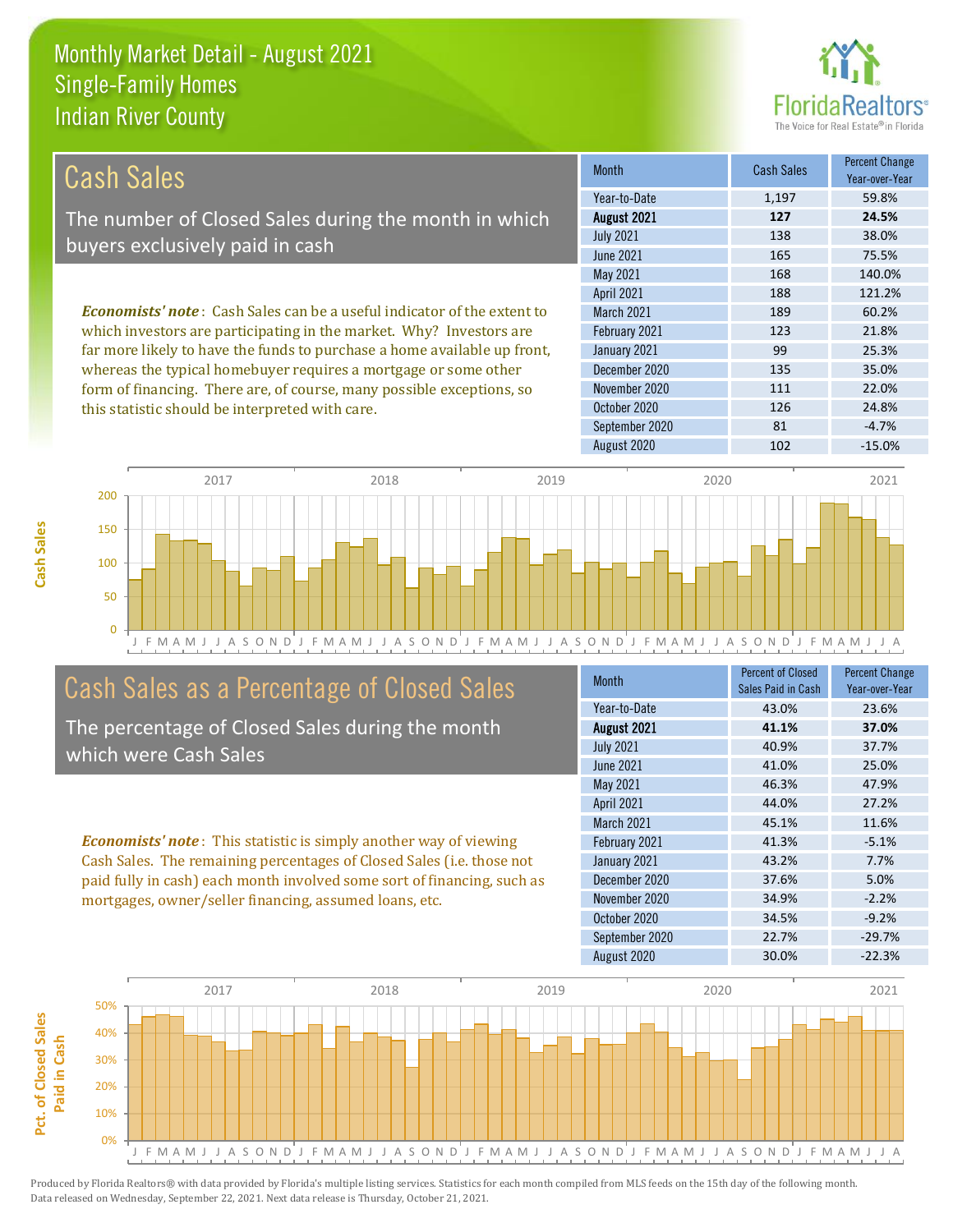

#### Month Median Sale Price Percent Change Year-over-Year August 2021 **\$345,000 30.2%** Year-to-Date \$325,000 24.0% January 2021 **\$293,000** 22.1% July 2021 **\$335,000** \$335,000 30.2% June 2021 **\$330,000** 24.5% March 2021 **\$330,123** 23.4% February 2021 **\$287,792** 10.7% May 2021 **\$340,000** \$340,000 27.1% April 2021 **\$324,900** \$324,900 21.7% December 2020 \$298,000 11.8% November 2020 **\$282,075** 13.1% October 2020 **\$275,990** 11.9% September 2020 \$265,000 3.9% August 2020 \$265,000 \$265,000 8.2% *Economists' note* : Median Sale Price is our preferred summary statistic for price activity because, unlike Average Sale Price, Median Sale Price is not sensitive to high sale prices for small numbers of homes that may not be characteristic of the market area. Keep in mind that median price trends over time are not always solely caused by changes in the general value of local real estate. Median sale price only reflects the values of the homes that *sold* each month, and the mix of the types of homes that sell can change over time. Median Sale Price The median sale price reported for the month (i.e. 50% of sales were above and 50% of sales were below)



## Average Sale Price

The average sale price reported for the month (i.e. total sales in dollars divided by the number of sales)

*Economists' note* : Usually, we prefer Median Sale Price over Average Sale Price as a summary statistic for home prices. However, Average Sale Price does have its uses—particularly when it is analyzed alongside the Median Sale Price. For one, the relative difference between the two statistics can provide some insight into the market for higher-end homes in an area.

| Month             | <b>Average Sale Price</b> | <b>Percent Change</b><br>Year-over-Year |
|-------------------|---------------------------|-----------------------------------------|
| Year-to-Date      | \$519,940                 | 23.1%                                   |
| August 2021       | \$507,015                 | 31.4%                                   |
| <b>July 2021</b>  | \$530,859                 | $-2.9%$                                 |
| June 2021         | \$556,249                 | 56.4%                                   |
| May 2021          | \$592,142                 | 59.5%                                   |
| April 2021        | \$543,358                 | 31.8%                                   |
| <b>March 2021</b> | \$518,247                 | 18.9%                                   |
| February 2021     | \$426,946                 | 10.8%                                   |
| January 2021      | \$423,567                 | $-9.1%$                                 |
| December 2020     | \$484,313                 | 22.3%                                   |
| November 2020     | \$446,153                 | 22.5%                                   |
| October 2020      | \$388,560                 | 19.6%                                   |
| September 2020    | \$389,307                 | 18.8%                                   |
| August 2020       | \$385,760                 | 25.7%                                   |



**Average Sale Price**

Average Sale Price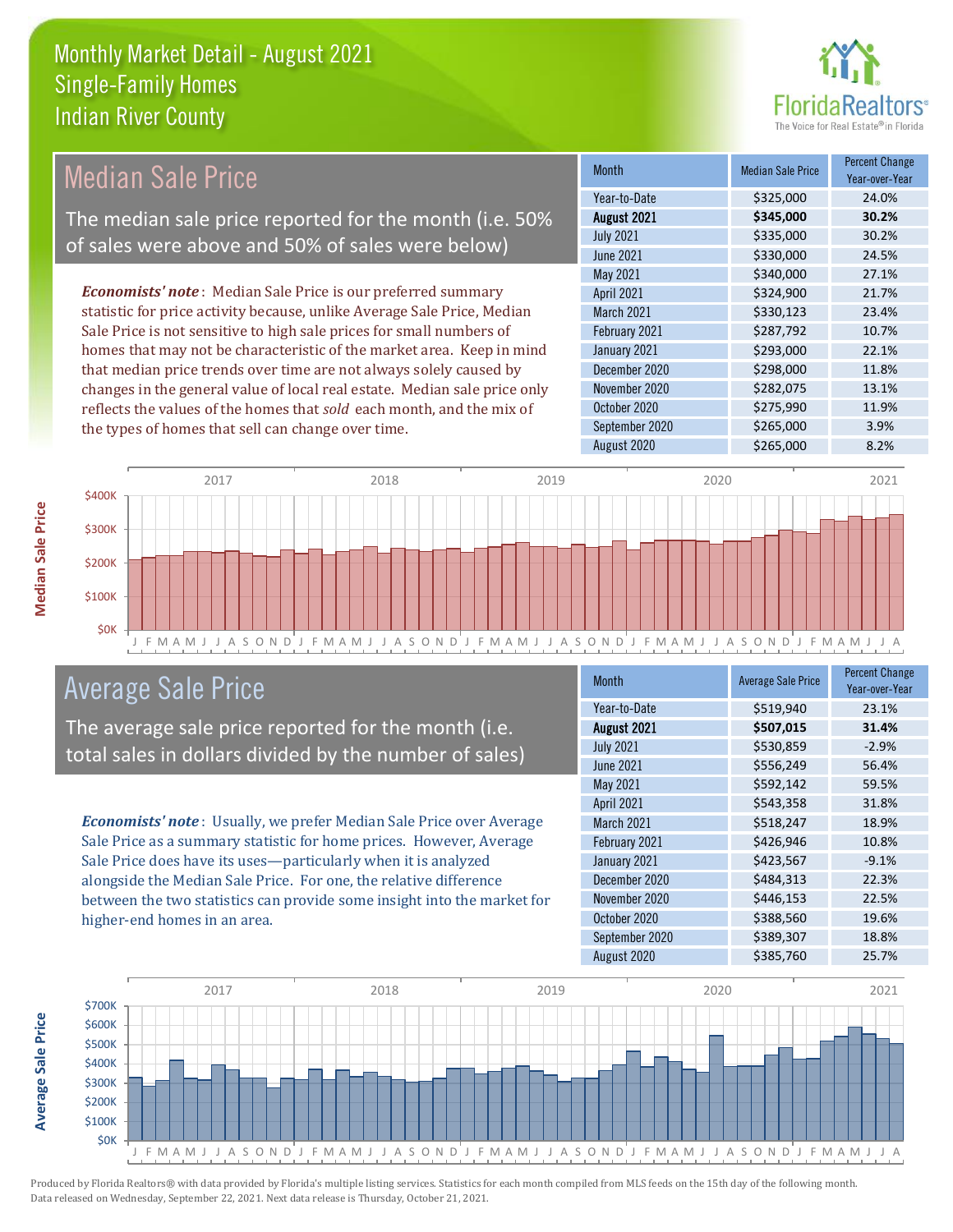

## **Ollar Volume**

The sum of the sale prices for all sales which closed during the month

*Economists' note* : Dollar Volume is simply the sum of all sale prices in a given time period, and can quickly be calculated by multiplying Closed Sales by Average Sale Price. It is a strong indicator of the health of the real estate industry in a market, and is of particular interest to real estate professionals, investors, analysts, and government agencies. Potential home sellers and home buyers, on the other hand, will likely be better served by paying attention to trends in the two components of Dollar Volume (i.e. sales and prices) individually.

| <b>Month</b>     | Dollar Volume   | <b>Percent Change</b><br>Year-over-Year |
|------------------|-----------------|-----------------------------------------|
| Year-to-Date     | \$1.4 Billion   | 59.0%                                   |
| August 2021      | \$156.7 Million | 19.4%                                   |
| <b>July 2021</b> | \$178.9 Million | $-2.9%$                                 |
| <b>June 2021</b> | \$223.6 Million | 119.0%                                  |
| May 2021         | \$214.9 Million | 158.4%                                  |
| April 2021       | \$232.0 Million | 128.7%                                  |
| March 2021       | \$217.1 Million | 70.7%                                   |
| February 2021    | \$127.2 Million | 42.3%                                   |
| January 2021     | \$97.0 Million  | 5.7%                                    |
| December 2020    | \$173.9 Million | 57.4%                                   |
| November 2020    | \$141.9 Million | 52.7%                                   |
| October 2020     | \$141.8 Million | 64.1%                                   |
| September 2020   | \$139.0 Million | 61.2%                                   |
| August 2020      | \$131.2 Million | 37.4%                                   |



## Median Percent of Original List Price Received

The median of the sale price (as a percentage of the original list price) across all properties selling during the month

*Economists' note* : The Median Percent of Original List Price Received is useful as an indicator of market recovery, since it typically rises as buyers realize that the market may be moving away from them and they need to match the selling price (or better it) in order to get a contract on the house. This is usually the last measure to indicate a market has shifted from down to up, so it is what we would call a *lagging* indicator.

| <b>Month</b>     | Med. Pct. of Orig.<br><b>List Price Received</b> | <b>Percent Change</b><br>Year-over-Year |
|------------------|--------------------------------------------------|-----------------------------------------|
| Year-to-Date     | 99.3%                                            | 3.5%                                    |
| August 2021      | 100.0%                                           | 3.4%                                    |
| <b>July 2021</b> | 100.0%                                           | 4.2%                                    |
| <b>June 2021</b> | 100.0%                                           | 4.7%                                    |
| May 2021         | 100.0%                                           | 4.4%                                    |
| April 2021       | 98.9%                                            | 3.2%                                    |
| March 2021       | 98.9%                                            | 4.1%                                    |
| February 2021    | 97.6%                                            | 1.8%                                    |
| January 2021     | 97.6%                                            | 2.5%                                    |
| December 2020    | 97.4%                                            | 1.8%                                    |
| November 2020    | 97.9%                                            | 2.0%                                    |
| October 2020     | 97.1%                                            | 1.6%                                    |
| September 2020   | 97.3%                                            | 1.6%                                    |
| August 2020      | 96.7%                                            | 1.6%                                    |

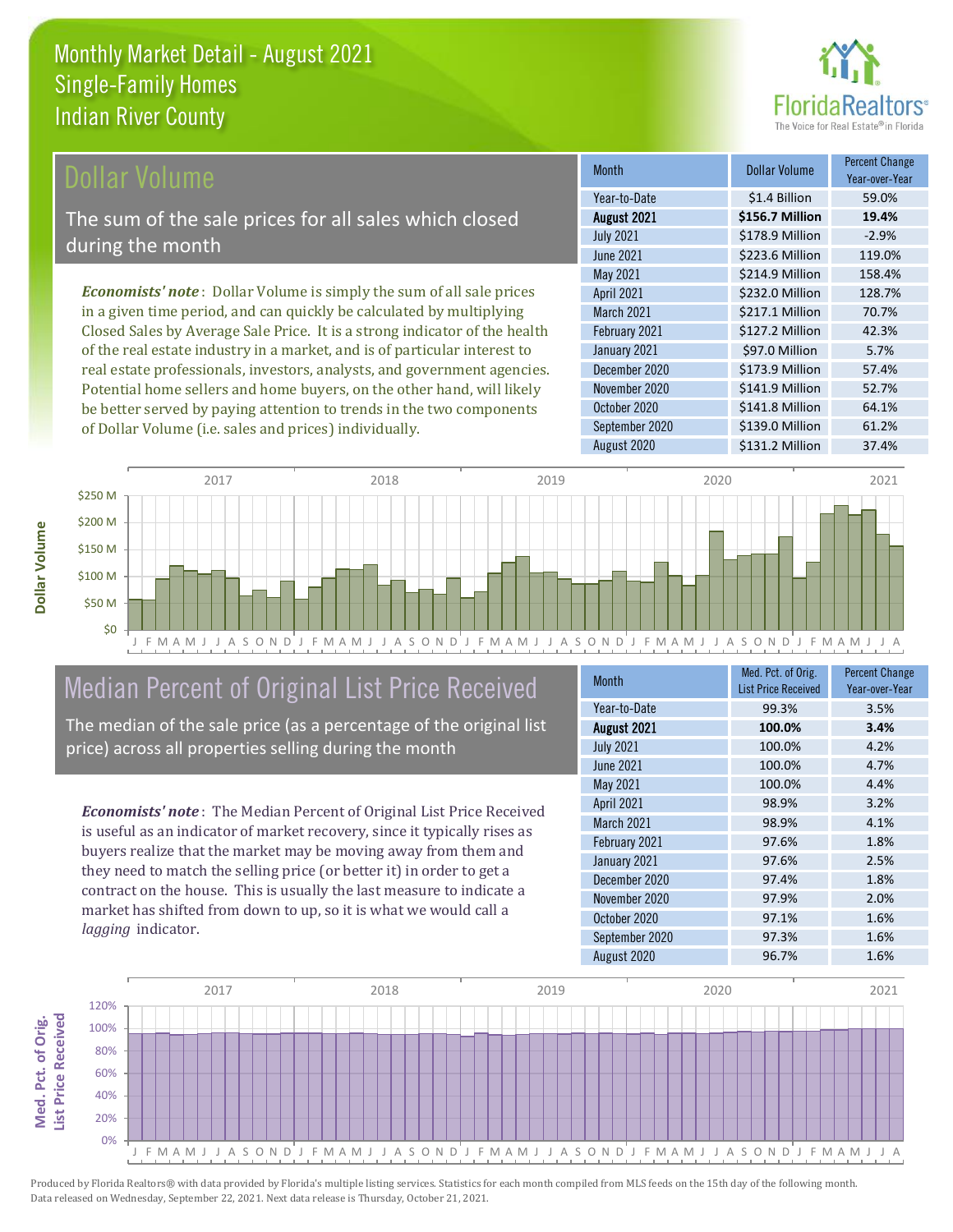

## Median Time to Contract

The median number of days between the listing date and contract date for all Closed Sales during the month

*Economists' note* : Like Time to Sale, Time to Contract is a measure of the length of the home selling process calculated for sales which closed during the month. The difference is that Time to Contract measures the number of days between the initial listing of a property and the signing of the contract which eventually led to the closing of the sale. When the gap between Median Time to Contract and Median Time to Sale grows, it is usually a sign of longer closing times and/or declining numbers of cash sales.

| <b>Month</b>     | Median Time to<br>Contract | <b>Percent Change</b><br>Year-over-Year |
|------------------|----------------------------|-----------------------------------------|
| Year-to-Date     | 16 Days                    | $-71.9%$                                |
| August 2021      | 13 Days                    | $-75.0%$                                |
| <b>July 2021</b> | 13 Days                    | $-82.2%$                                |
| <b>June 2021</b> | 13 Days                    | $-78.7%$                                |
| May 2021         | 15 Days                    | $-64.3%$                                |
| April 2021       | 13 Days                    | $-63.9%$                                |
| March 2021       | 22 Days                    | $-62.1%$                                |
| February 2021    | 28 Days                    | $-52.5%$                                |
| January 2021     | 27 Days                    | $-59.1%$                                |
| December 2020    | 27 Days                    | $-50.0%$                                |
| November 2020    | 28 Days                    | $-46.2%$                                |
| October 2020     | 37 Days                    | $-39.3%$                                |
| September 2020   | 41 Days                    | $-30.5%$                                |
| August 2020      | 52 Days                    | $-13.3%$                                |





J F M A M J J A S O N D J F M A M J J A S O N D J F M A M J J A S O N D J F M A M J J A S O N D J F M A M J J A

## Median Time to Sale

The median number of days between the listing date and closing date for all Closed Sales during the month

*Economists' note* : Time to Sale is a measure of the length of the home selling process, calculated as the number of days between the initial listing of a property and the closing of the sale. *Median* Time to Sale is the amount of time the "middle" property selling this month was on the market. That is, 50% of homes selling this month took *less* time to sell, and 50% of homes took *more* time to sell. Median Time to Sale gives a more accurate picture than Average Time to Sale, which can be skewed upward by small numbers of properties taking an abnormally long time to sell.

| <b>Month</b>     | <b>Median Time to Sale</b> | <b>Percent Change</b><br>Year-over-Year |
|------------------|----------------------------|-----------------------------------------|
| Year-to-Date     | 65 Days                    | $-37.5%$                                |
| August 2021      | 58 Days                    | $-44.2%$                                |
| <b>July 2021</b> | 61 Days                    | $-48.7%$                                |
| <b>June 2021</b> | 62 Days                    | $-39.8%$                                |
| May 2021         | 60 Days                    | $-33.3%$                                |
| April 2021       | 63 Days                    | $-29.2%$                                |
| March 2021       | 77 Days                    | $-26.0%$                                |
| February 2021    | 78 Days                    | $-21.2%$                                |
| January 2021     | 78 Days                    | $-25.7%$                                |
| December 2020    | 77 Days                    | $-21.4%$                                |
| November 2020    | 69 Days                    | $-31.0%$                                |
| October 2020     | 88 Days                    | $-13.7%$                                |
| September 2020   | 90 Days                    | $-9.1%$                                 |
| August 2020      | 104 Days                   | 6.1%                                    |

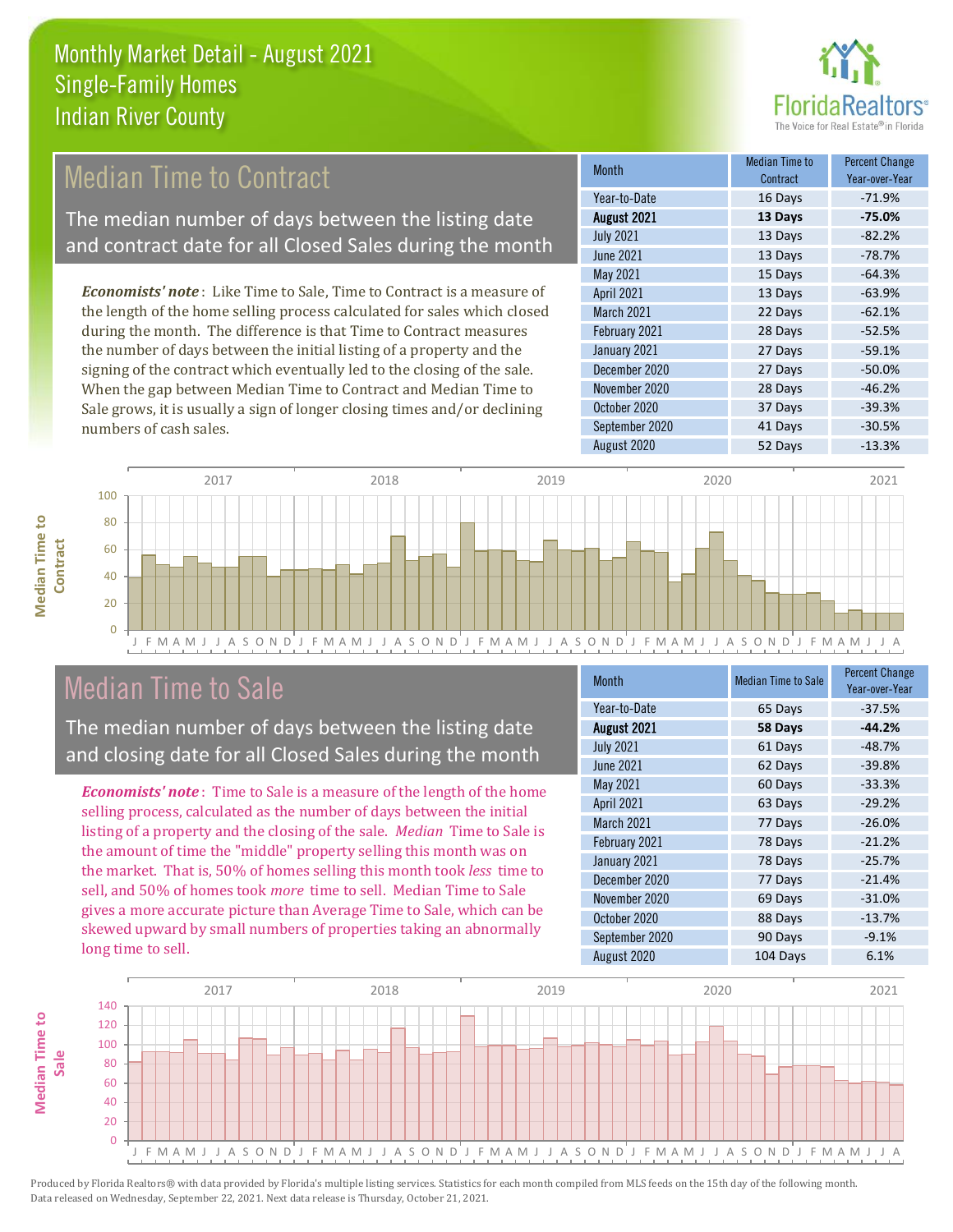

| <b>New Pending Sales</b>                                                      | <b>Month</b>      | <b>New Pending Sales</b> | <b>Percent Change</b><br>Year-over-Year |
|-------------------------------------------------------------------------------|-------------------|--------------------------|-----------------------------------------|
|                                                                               | Year-to-Date      | 3,083                    | 13.4%                                   |
| The number of listed properties that went under                               | August 2021       | 284                      | $-31.9%$                                |
| contract during the month                                                     | <b>July 2021</b>  | 294                      | $-22.0%$                                |
|                                                                               | June 2021         | 332                      | $-17.6%$                                |
|                                                                               | May 2021          | 399                      | 3.4%                                    |
| <b>Economists' note:</b> Because of the typical length of time it takes for a | <b>April 2021</b> | 393                      | 113.6%                                  |
| sale to close, economists consider Pending Sales to be a decent               | <b>March 2021</b> | 490                      | 76.9%                                   |
| indicator of potential future Closed Sales. It is important to bear in        | February 2021     | 474                      | 33.1%                                   |
| mind, however, that not all Pending Sales will be closed successfully.        | January 2021      | 417                      | 31.1%                                   |
| So, the effectiveness of Pending Sales as a future indicator of Closed        | December 2020     | 271                      | 27.2%                                   |
| Sales is susceptible to changes in market conditions such as the              | November 2020     | 320                      | 24.5%                                   |
| availability of financing for homebuyers and the inventory of                 | October 2020      | 399                      | 28.7%                                   |



# New Listings

**New Listings**

**Pending Sales**

Pending Sales

distressed properties for sale.

The number of properties put onto the market during the month

*Economists' note* : New Listings tend to rise in delayed response to increasing prices, so they are often seen as a lagging indicator of market health. As prices rise, potential sellers raise their estimations of value—and in the most recent cycle, rising prices have freed up many potential sellers who were previously underwater on their mortgages. Note that in our calculations, we take care to not include properties that were recently taken off the market and quickly relisted, since these are not really *new* listings.

| <b>Month</b>      | <b>New Listings</b> | <b>Percent Change</b><br>Year-over-Year |
|-------------------|---------------------|-----------------------------------------|
| Year-to-Date      | 2,963               | $-0.4%$                                 |
| August 2021       | 313                 | $-2.5%$                                 |
| <b>July 2021</b>  | 358                 | 9.5%                                    |
| June 2021         | 369                 | 0.3%                                    |
| May 2021          | 329                 | $-36.5%$                                |
| April 2021        | 368                 | 23.5%                                   |
| <b>March 2021</b> | 479                 | 36.9%                                   |
| February 2021     | 403                 | 12.3%                                   |
| January 2021      | 344                 | $-20.7%$                                |
| December 2020     | 263                 | 6.0%                                    |
| November 2020     | 298                 | $-19.9%$                                |
| October 2020      | 356                 | $-11.4%$                                |
| September 2020    | 358                 | 35.6%                                   |
| August 2020       | 321                 | 10.7%                                   |

September 2020 368 51.4% August 2020 417 417 35.4%

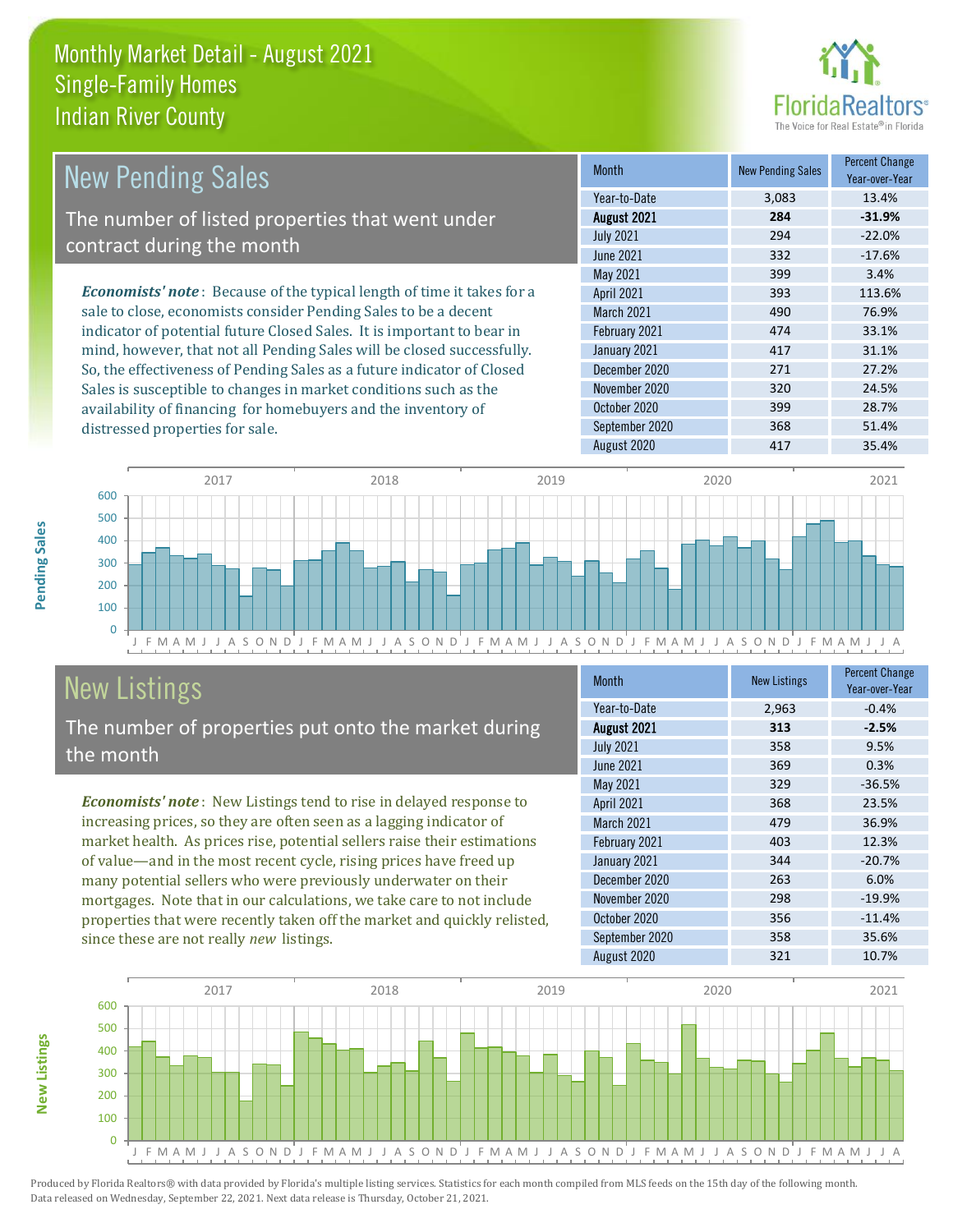

## Inventory (Active Listings) The number of property listings active at the end of

the month

*Economists' note* : There are a number of ways to define and calculate Inventory. Our method is to simply count the number of active listings on the last day of the month, and hold this number to compare with the same month the following year. Inventory rises when New Listings are outpacing the number of listings that go off-market (regardless of whether they actually sell). Likewise, it falls when New Listings aren't keeping up with the rate at which homes are going off-market.

| <b>Month</b>             | Inventory | <b>Percent Change</b><br>Year-over-Year |
|--------------------------|-----------|-----------------------------------------|
| <b>YTD (Monthly Avg)</b> | 451       | $-64.7%$                                |
| August 2021              | 420       | $-52.5%$                                |
| <b>July 2021</b>         | 418       | $-60.3%$                                |
| <b>June 2021</b>         | 369       | $-67.9%$                                |
| May 2021                 | 335       | $-77.2%$                                |
| April 2021               | 413       | $-71.3%$                                |
| <b>March 2021</b>        | 489       | $-65.9%$                                |
| February 2021            | 545       | $-60.6%$                                |
| January 2021             | 619       | $-55.9%$                                |
| December 2020            | 692       | $-50.9%$                                |
| November 2020            | 733       | $-47.2%$                                |
| October 2020             | 774       | $-43.8%$                                |
| September 2020           | 845       | $-33.4%$                                |
| August 2020              | 885       | $-32.9%$                                |



## Months Supply of Inventory

An estimate of the number of months it will take to deplete the current Inventory given recent sales rates

*Economists' note* : MSI is a useful indicator of market conditions. The benchmark for a balanced market (favoring neither buyer nor seller) is 5.5 months of inventory. Anything higher is traditionally a buyers' market, and anything lower is a sellers' market. There is no single accepted way of calculating MSI. A common method is to divide current Inventory by the most recent month's Closed Sales count, but this count is a usually poor predictor of future Closed Sales due to seasonal cycles. To eliminate seasonal effects, we use the 12-month average of monthly Closed Sales instead.

| <b>Month</b>             | <b>Months Supply</b> | <b>Percent Change</b><br>Year-over-Year |
|--------------------------|----------------------|-----------------------------------------|
| <b>YTD (Monthly Avg)</b> | 1.4                  | $-70.2%$                                |
| August 2021              | 1.2                  | $-63.6%$                                |
| <b>July 2021</b>         | 1.2                  | $-70.0%$                                |
| <b>June 2021</b>         | 1.1                  | $-75.0%$                                |
| May 2021                 | 1.0                  | $-81.8%$                                |
| April 2021               | 1.3                  | $-75.0%$                                |
| <b>March 2021</b>        | 1.6                  | $-68.6%$                                |
| February 2021            | 1.8                  | $-63.3%$                                |
| January 2021             | 2.1                  | $-58.0%$                                |
| December 2020            | 2.3                  | $-54.9%$                                |
| November 2020            | 2.5                  | $-50.0%$                                |
| October 2020             | 2.7                  | $-46.0%$                                |
| September 2020           | 3.1                  | $-34.0%$                                |
| August 2020              | 3.3                  | $-32.7%$                                |

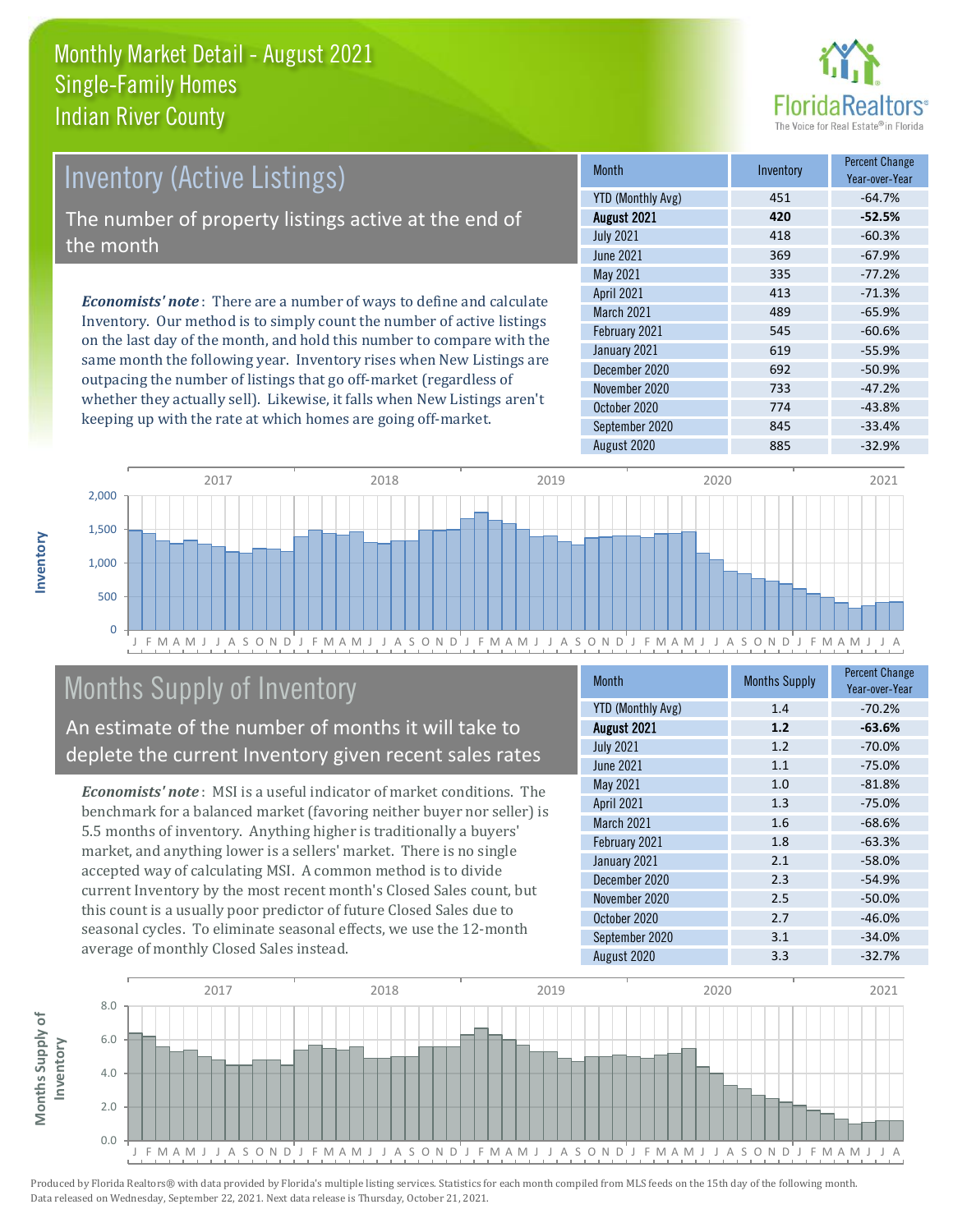# **Paltors**

#### *Economists' note:* Closed Sales are one of the simplest—yet most important—indicators for the residential real estate market. When comparing Closed Sales across markets of different sizes, we recommend comparing the percent changes in sales rather than the number of sales. Closed Sales (and many other market metrics) are affected by seasonal cycles, so actual trends are more accurately represented by year-over-year changes (i.e. comparing a month's sales to the amount of sales in the same month in the previous year), rather than changes from one month to the next. \$1,000,000 or more 26 20 85.7%  $$250,000 - $299,999$  62 -4.6% \$300,000 - \$399,999 69 32.7% \$400,000 - \$599,999 61 64.9% \$600,000 - \$999,999 35 12.9% \$150,000 - \$199,999 23 -56.6% \$200,000 - \$249,999 28 -60.6% \$100,000 - \$149,999 5 -54.5% Sale Price Closed Sales Percent Change Year-over-Year Less than \$50,000 0 0 -100.0%  $$50.000 - $99.999$  0  $-100.0\%$ Closed Sales by Sale Price The number of sales transactions which closed during the month



## Median Time to Contract by Sale Price The median number of days between the listing date and contract date for all Closed Sales during the month

*Economists' note* : Like Time to Sale, Time to Contract is a measure of the length of the home selling process calculated for sales which closed during the month. The difference is that Time to Contract measures the number of days between the initial listing of a property and the signing of the contract which eventually led to the closing of the sale. When the gap between Median Time to Contract and Median Time to Sale grows, it is usually a sign of longer closing times and/or declining numbers of cash sales.

| Sale Price            | <b>Median Time to</b><br>Contract | <b>Percent Change</b><br>Year-over-Year |
|-----------------------|-----------------------------------|-----------------------------------------|
| Less than \$50,000    | (No Sales)                        | N/A                                     |
| $$50,000 - $99,999$   | (No Sales)                        | N/A                                     |
| $$100,000 - $149,999$ | 24 Days                           | 380.0%                                  |
| $$150,000 - $199,999$ | 9 Days                            | $-76.9%$                                |
| \$200,000 - \$249,999 | 13 Days                           | $-73.5%$                                |
| \$250,000 - \$299,999 | 14 Days                           | $-41.7%$                                |
| \$300,000 - \$399,999 | 11 Days                           | $-87.9%$                                |
| \$400,000 - \$599,999 | 11 Days                           | $-89.3%$                                |
| \$600,000 - \$999,999 | 12 Days                           | $-89.3%$                                |
| \$1,000,000 or more   | 15 Days                           | $-89.8%$                                |



Produced by Florida Realtors® with data provided by Florida's multiple listing services. Statistics for each month compiled from MLS feeds on the 15th day of the following month. Data released on Wednesday, September 22, 2021. Next data release is Thursday, October 21, 2021.

**Median Time to Contract**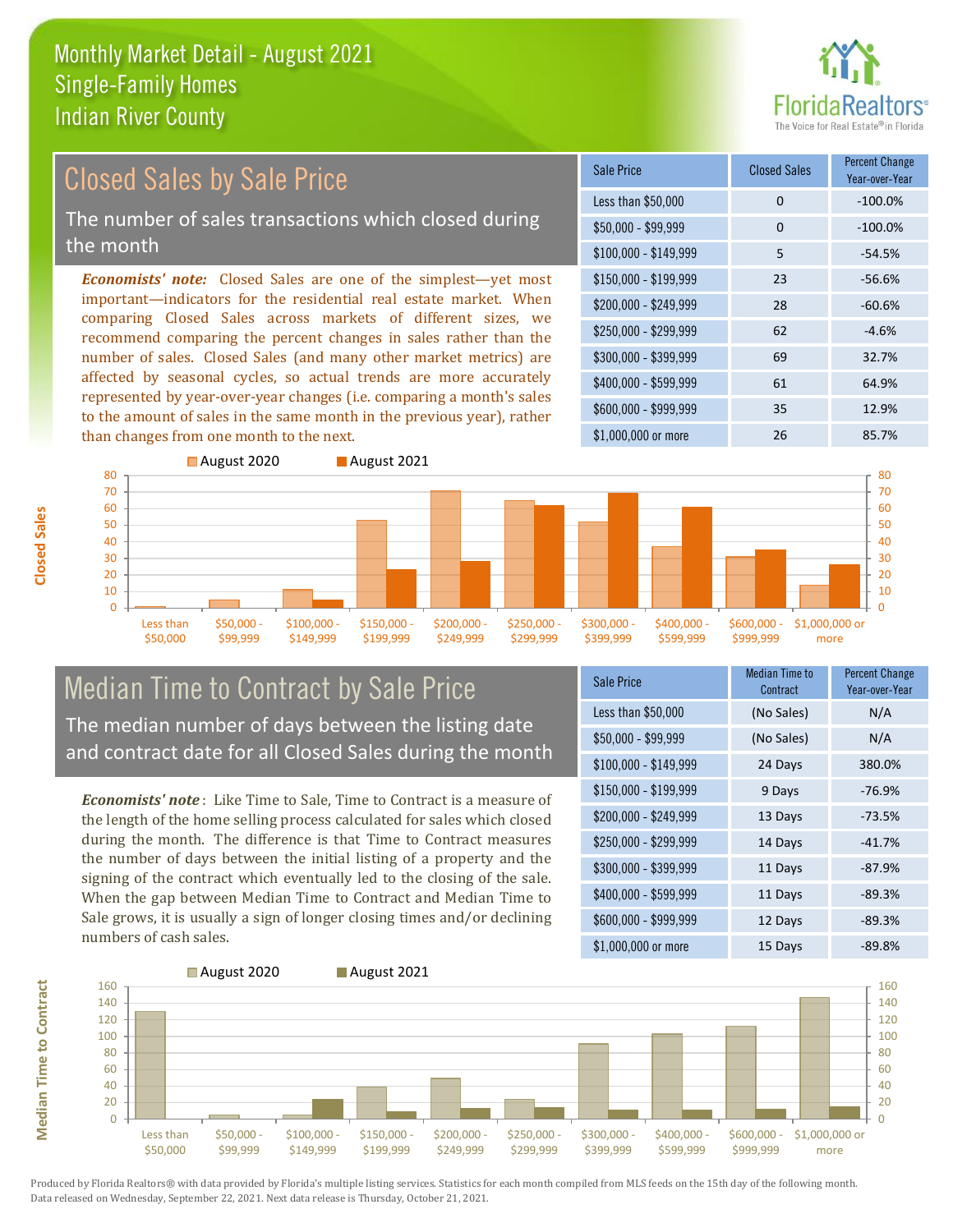

## New Listings by Initial Listing Price The number of properties put onto the market during

the month

*Economists' note:* New Listings tend to rise in delayed response to increasing prices, so they are often seen as a lagging indicator of market health. As prices rise, potential sellers raise their estimations of value—and in the most recent cycle, rising prices have freed up many potential sellers who were previously underwater on their mortgages. Note that in our calculations, we take care to not include properties that were recently taken off the market and quickly relisted, since these are not really *new* listings.

| <b>Initial Listing Price</b> | <b>New Listings</b> | <b>Percent Change</b><br>Year-over-Year |
|------------------------------|---------------------|-----------------------------------------|
| Less than \$50,000           | $\mathbf{1}$        | N/A                                     |
| $$50,000 - $99,999$          | 0                   | $-100.0%$                               |
| $$100,000 - $149,999$        | 6                   | $-14.3%$                                |
| $$150,000 - $199,999$        | 21                  | $-61.8%$                                |
| \$200,000 - \$249,999        | 32                  | $-52.9%$                                |
| \$250,000 - \$299,999        | 55                  | $-15.4%$                                |
| \$300,000 - \$399,999        | 91                  | 65.5%                                   |
| \$400,000 - \$599,999        | 54                  | 58.8%                                   |
| \$600,000 - \$999,999        | 34                  | 61.9%                                   |
| $$1,000,000$ or more         | 19                  | 35.7%                                   |



## Inventory by Current Listing Price The number of property listings active at the end of the month

*Economists' note* : There are a number of ways to define and calculate Inventory. Our method is to simply count the number of active listings on the last day of the month, and hold this number to compare with the same month the following year. Inventory rises when New Listings are outpacing the number of listings that go off-market (regardless of whether they actually sell). Likewise, it falls when New Listings aren't keeping up with the rate at which homes are going off-market.

| <b>Current Listing Price</b> | Inventory | <b>Percent Change</b><br>Year-over-Year |
|------------------------------|-----------|-----------------------------------------|
| Less than \$50,000           | $\Omega$  | $-100.0%$                               |
| $$50,000 - $99,999$          | 1         | $-66.7%$                                |
| $$100,000 - $149,999$        | 8         | $-50.0%$                                |
| $$150,000 - $199,999$        | 28        | $-61.1%$                                |
| \$200,000 - \$249,999        | 64        | $-23.8%$                                |
| \$250,000 - \$299,999        | 56        | $-54.5%$                                |
| \$300,000 - \$399,999        | 65        | $-50.0%$                                |
| \$400,000 - \$599,999        | 56        | $-60.0%$                                |
| \$600,000 - \$999,999        | 60        | $-46.4%$                                |
| \$1,000,000 or more          | 82        | $-59.8%$                                |



**Inventory**

**New Listings**